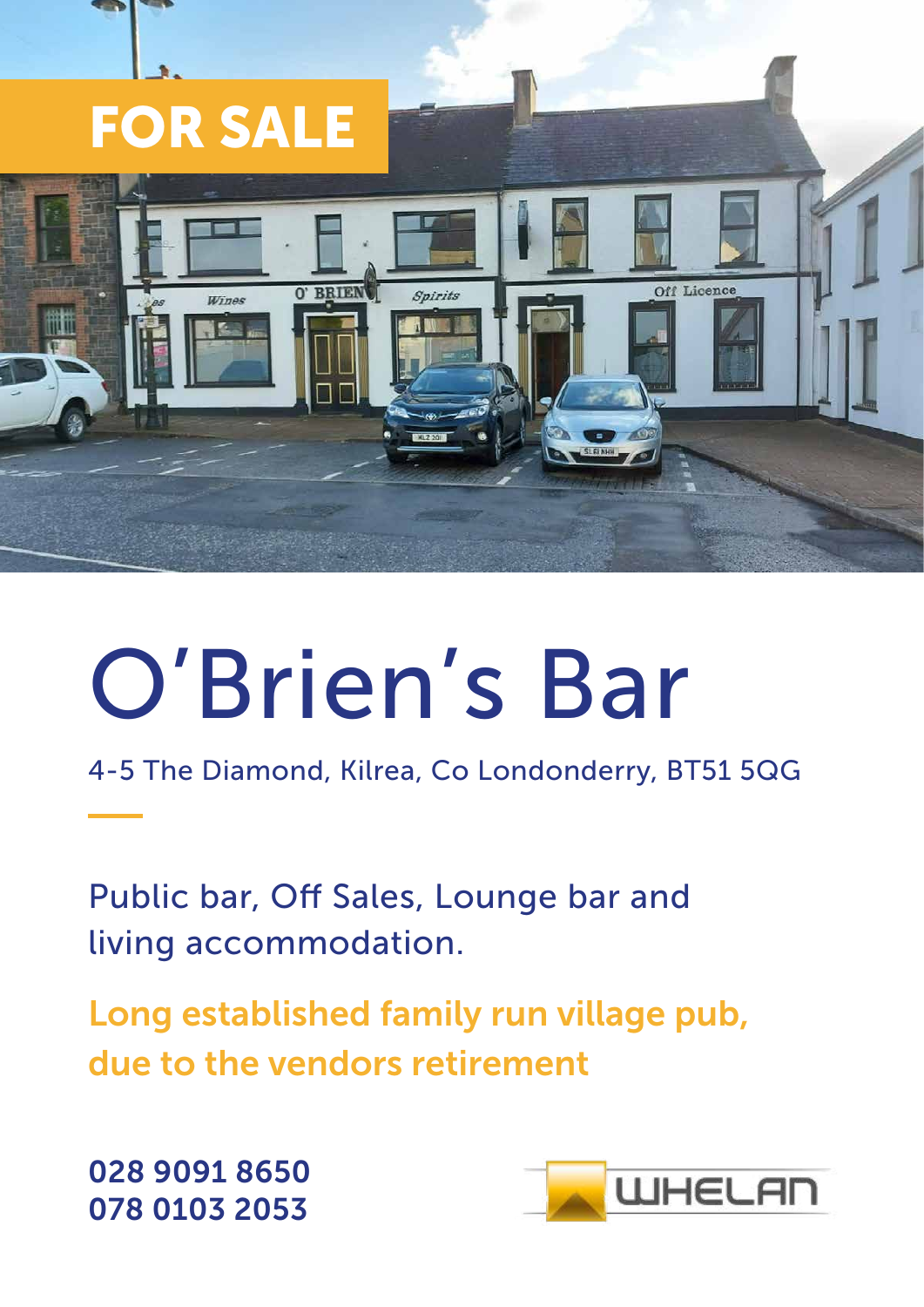#### Location

Kilrea is situated 40 miles north west of Belfast, 14 miles from Ballymena and 15 miles from Coleraine with easy access to the popular Causeway Coast and Glens. The premises occupy a prime site fronting The Diamond in the centre of the village, only a few minutes' drive from one of Irelands premier salmon angling beats on the River Bann. Kilrea Ward had a population of 2,709 in the 2011 Census.

# **Description**

The trading areas are arranged over ground and first floors with residential accommodation on the upper level. There is a generous rear yard with stores accessed from Maghera Street.

#### Accommodation

#### Ground Floor

**Public Bar** – Very well presented with seating for 50 patrons on a range of high and low level seating with a raised seating area. Attractive central bar servery with comprehensive range of bottle coolers and shelving.

Off Sales shop with separate street entrance. Fixtures includes two triple door upright bottle cooler cabinets and wall shelving.

Kitchen with a good range of commercial catering equipment with dry stores and preparation areas.

**Toilets** - ladies and gents

Bottle and keg stores and dumb waiter lift to upper floor lounge bar servery.

#### First Floor

A Lounge Bar is accessed by stairs from the public bar, and contains seating for 50 patrons and a small bar servery. Toilets ladies and gents.







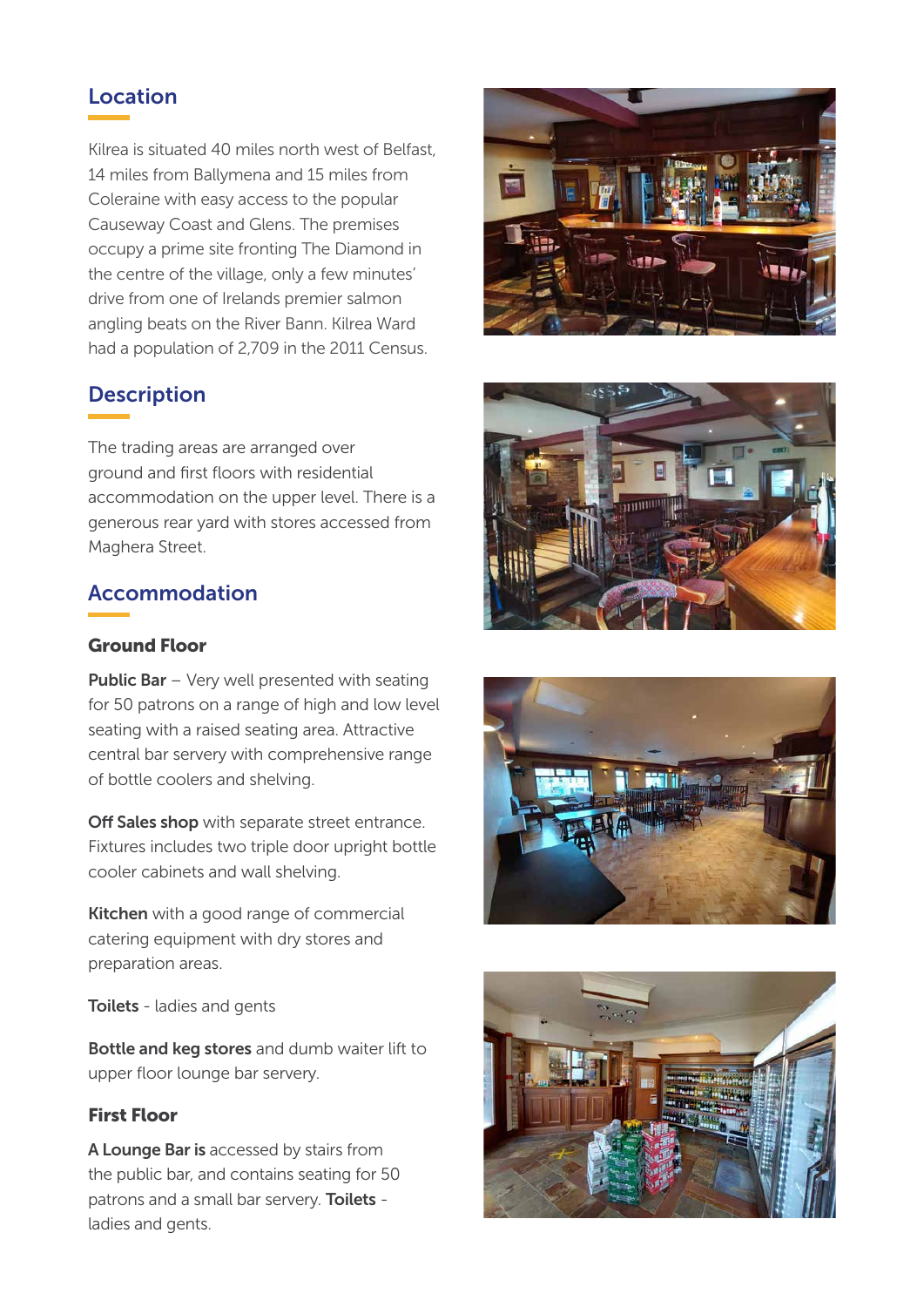Living accommodation - Consists of two double bedrooms, living room, bathroom and wc.

Outside- Rear yard with electrically operated roller shutter gate and a two storey out building.

#### Rateable Value

Description: Licensed House Outbuildings Yard Commercial Net Annual Value: £5,000 Residential Capital Value: £54,000

#### Fixtures & Fittings

An inventory of the fixtures and fittings to be included in the sale will be provided.

#### Liquor Licence

The property is being sold with the benefit of a valid 5 (1) (a) liquor licence (for sale of alcohol on and off the premises).

#### Business Opportunity

These licensed premisses are renowned in the local area having been operated by the same family since 1919. Due to its central location and strong reputation in the area, this property presents a prime business opportunity.



Price on request

#### Sale Details

For sale by Private Treaty.







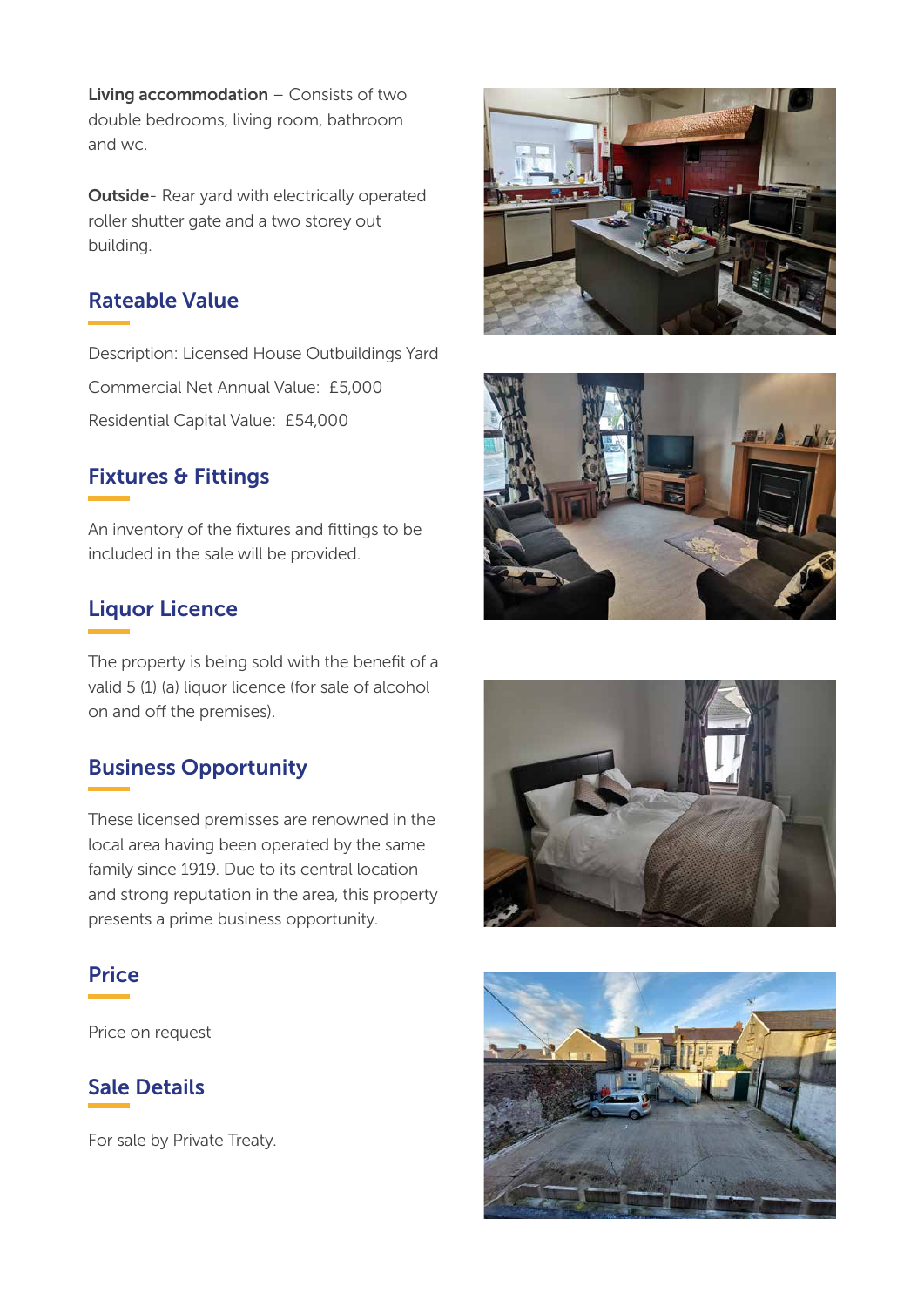## Site Map

For identification purposes only.



## Location Map